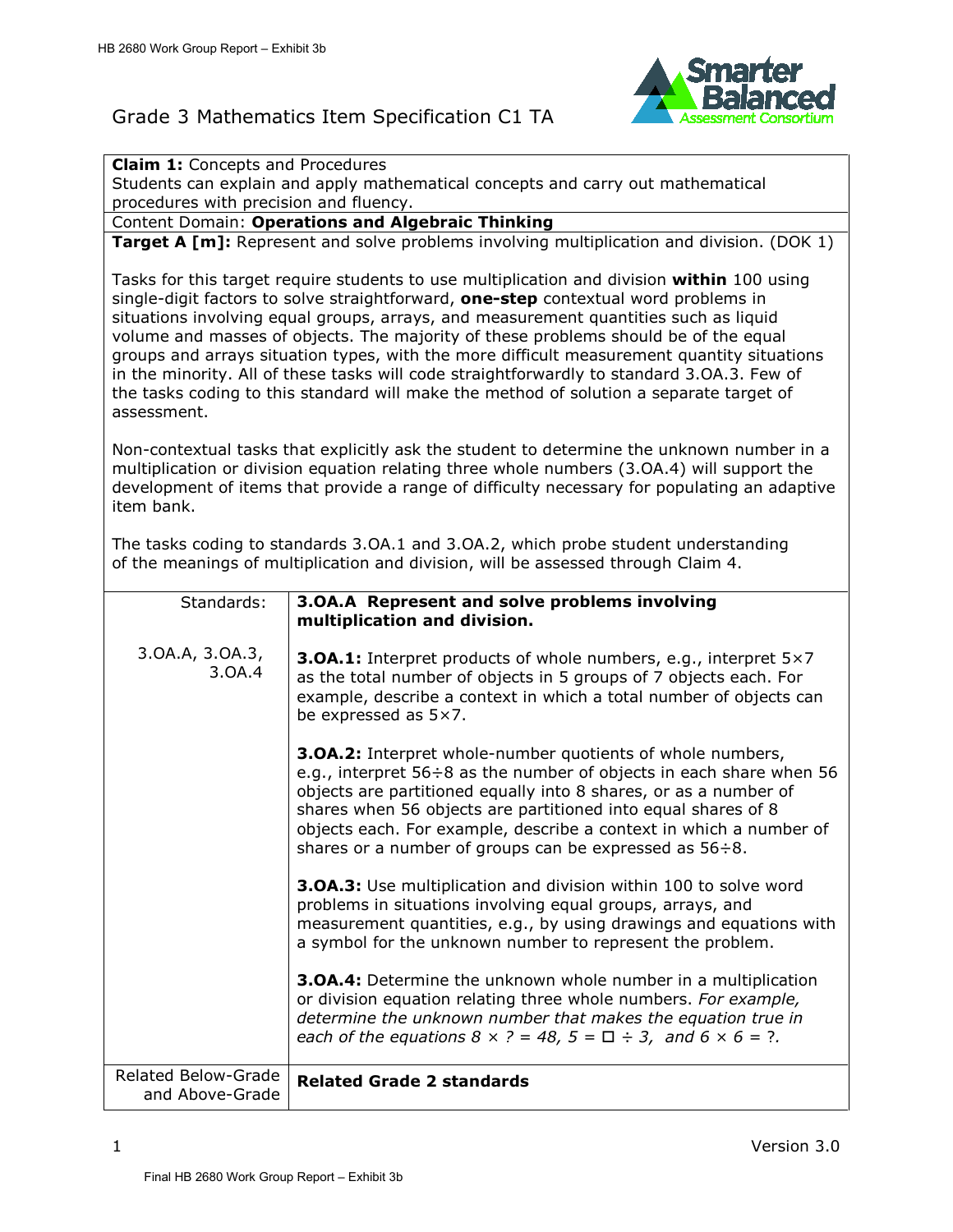

### Grade 3 Mathematics Item Specification C1 TA

| Standards for         | 2.0A.A Represent and solve problems involving addition and               |  |  |
|-----------------------|--------------------------------------------------------------------------|--|--|
| Purposes of Planning  | subtraction.                                                             |  |  |
| for Vertical Scaling: |                                                                          |  |  |
|                       | <b>2.OA.1:</b> Use addition and subtraction within 100 to solve one- and |  |  |
| 2.0A.A, 2.0A.1        | two-step word problems involving situations of adding to, taking         |  |  |
| 2.0A.C, 2.0A.4        | from, putting together, taking apart, and comparing, with unknowns       |  |  |
| 4.0A.A, 4.0A.3        | in all positions, e.g., by using drawings and equations with a symbol    |  |  |
|                       | for the unknown number to represent the problem.                         |  |  |
| 4.NBT.B, 4.NBT.5      |                                                                          |  |  |
| 4.NBT.6               | 2.0A.C Work with equal groups of objects to gain                         |  |  |
|                       | foundations for multiplication.                                          |  |  |
|                       |                                                                          |  |  |
|                       | <b>2.0A.4:</b> Use addition to find the total number of objects arranged |  |  |
|                       | in rectangular arrays with up to 5 rows and up to 5 columns; write       |  |  |
|                       | an equation to express the total as a sum of equal addends.              |  |  |
|                       |                                                                          |  |  |
|                       | <b>Related Grade 4 Standards</b>                                         |  |  |
|                       | 4.0A.A Use the four operations with whole numbers to solve               |  |  |
|                       | problems.                                                                |  |  |
|                       |                                                                          |  |  |
|                       | 4.0A.3: Solve multistep word problems posed with whole                   |  |  |
|                       | numbers and having whole-number answers using the four                   |  |  |
|                       | operations including problems in which remainders must be                |  |  |
|                       | interpreted. Represent these problems using equations with a letter      |  |  |
|                       | standing for the unknown quantity. Assess the reasonableness of          |  |  |
|                       | answers using mental computation and estimation strategies               |  |  |
|                       | including rounding.                                                      |  |  |
|                       |                                                                          |  |  |
|                       | 4.NBT.C Use place value understanding and properties of                  |  |  |
|                       | operations to perform multi-digit arithmetic.                            |  |  |
|                       |                                                                          |  |  |
|                       | 4.NBT.5: Multiply a whole number of up to four digits by a one-          |  |  |
|                       | digit whole number and multiply two two-digit numbers, using             |  |  |
|                       | strategies based on place value and the properties of operations.        |  |  |
|                       | Illustrate and explain the calculation by using equations, rectangular   |  |  |
|                       | arrays, and/or area models.                                              |  |  |
|                       | 4.NBT.6: Find whole-number quotients and remainders with up to           |  |  |
|                       | four-digit dividends and one-digit divisors, using strategies based on   |  |  |
|                       | place value, the properties of operations, and/or the relationship       |  |  |
|                       | between multiplication and division. Illustrate and explain the          |  |  |
|                       | calculation by using equations, rectangular arrays, and/or area          |  |  |
|                       | models.                                                                  |  |  |
|                       |                                                                          |  |  |
|                       |                                                                          |  |  |
|                       |                                                                          |  |  |
|                       |                                                                          |  |  |
|                       |                                                                          |  |  |